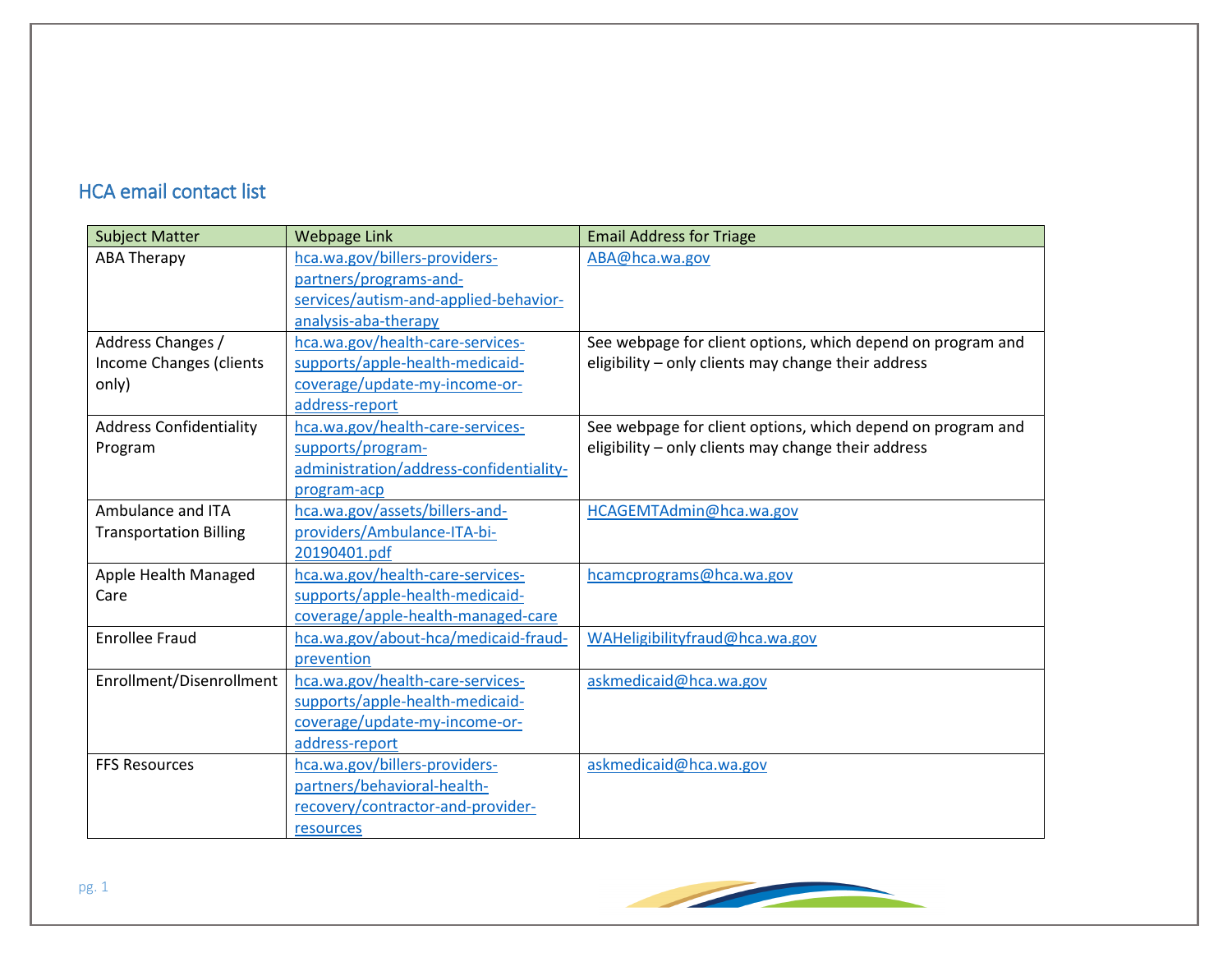| <b>Foster Care</b>             | hca.wa.gov/health-care-services-        | <b>HCA Foster Care Medical Team</b>                            |
|--------------------------------|-----------------------------------------|----------------------------------------------------------------|
|                                | supports/apple-health-medicaid-         | Email: fcmt@hca.wa.gov                                         |
|                                | coverage/foster-care                    | Phone: 1-800-562-3022 (ext. 15480)                             |
|                                |                                         | Fax: 360-725-1158                                              |
| <b>Health Homes</b>            | hca.wa.gov/billers-providers-           | healthhomes@hca.wa.gov                                         |
|                                | partners/programs-and-                  |                                                                |
|                                | services/health-homes                   |                                                                |
| <b>HIPAA Transactions</b>      | hca.wa.gov/billers-providers-           | HIPAA-Help@hca.wa.gov                                          |
|                                | partners/prior-authorization-claims-    |                                                                |
|                                | and-billing/hipaa-electronic-data-      |                                                                |
|                                | interchange-edi                         |                                                                |
| <b>Interpreter Services</b>    | hca.wa.gov/billers-providers-           | interpretersvcs@hca.wa.gov                                     |
|                                | partners/programs-and-                  |                                                                |
|                                | services/interpreter-services           |                                                                |
| Jail Suspensions               | hca.wa.gov/health-care-services-        | medicaidsuspension@hca.wa.gov                                  |
|                                | supports/program-                       |                                                                |
|                                | administration/incarceration-overview   |                                                                |
| Patient Review and             | hca.wa.gov/PRC                          | PRR@hca.wa.gov                                                 |
| Coordination                   |                                         |                                                                |
| <b>Provider Billing Guides</b> | For Apple Health Managed Care, see      | <b>Contact Us Form for Questions:</b>                          |
| and Fee schedules              | the Managed Care Plan for information   | hca/p1contactus/home/provider                                  |
|                                |                                         |                                                                |
|                                | For FFS billing: hca.wa.gov/billers-    |                                                                |
|                                | providers-partners/prior-authorization- |                                                                |
|                                | claims-and-billing/provider-billing-    |                                                                |
|                                | guides-and-fee-schedules                |                                                                |
| <b>Provider Enrollment</b>     | hca.wa.gov/billers-providers-           | ProviderEnrollment@hca.wa.gov                                  |
|                                | partners/apple-health-medicaid-         |                                                                |
|                                | providers/enroll-provider               |                                                                |
| <b>Provider Fraud</b>          | hca.wa.gov/about-hca/medicaid-fraud-    | HotTips@hca.wa.gov                                             |
|                                | prevention                              |                                                                |
| <b>Provider Information</b>    | hca.wa.gov/billers-providers-partners   | This page links to all provider resources HCA publishes online |